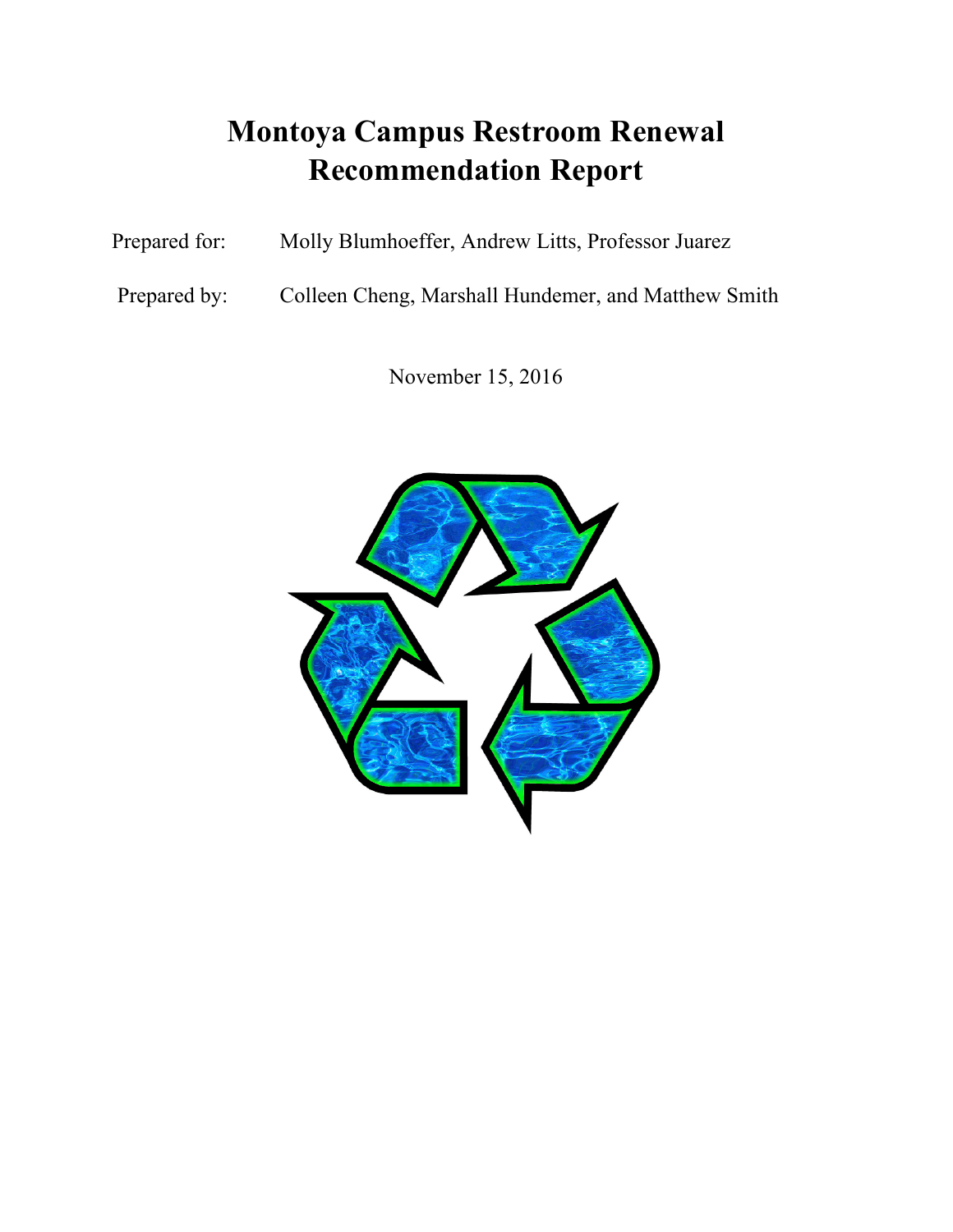## **Abstract**

"Montoya Campus Restroom Renewal Recommendation Report"

Prepared by: Colleen Cheng, Marshall Hundemer, and Matthew Smith

The purpose of our recommendation report will aspire a course of action to reduce the amount of water and paper waste from the CNM Montoya Campus restrooms. We gathered data by measuring water flow and observed students to calculate the amount of water waste per hour. The results were calculated with the gathered data and presented as a recommendation report. This report explains the conclusions to support our recommendation for installation of automated faucets and automated hand dryers.

# **Introduction**

The overall scope of a sustainability project based on the water consumption of only two buildings on the Montoya Campus could be immense. However, for the purpose of our technical writing class, we will limit the scope to handwashing water waste and paper towel waste. On a larger scale evaluation, considerations involving landscaping and waste water management could potentially impact sustainability efforts.

The average annual usage of water in both the I and J buildings is 113,152 gallons. Automatic sensor faucets will save more than 9.4% of water usage annually and will potentially lead to other conservation efforts in the future.

# **Research Methods**

We began our research by planning our analysis of the Montoya Campus restrooms. We needed to know the rate of dispensed water and the usage of water by secretly observing students. With this research data, we calculated and compared results. Matthew sent an interview email to Molly Blumhoeffer for further research. Her response instructed us to focus on the I and J buildings considering they had a connected water meter. Molly also provided us with annual water and paper towel usage.

Following Molly's suggestions, we focused on the I and J buildings. The tasks were divided into four sections:

- 1. Campus Analysis of faucet water flow rate.
- 2. Secretly observe students washing their hands and time them; then, observe the rate of traffic for one hour for a set of restrooms.
- 3. Interview Facilities Manager and Molly Blumhoeffer.
- 4. Calculate, Compile and Compare data to support our recommendation.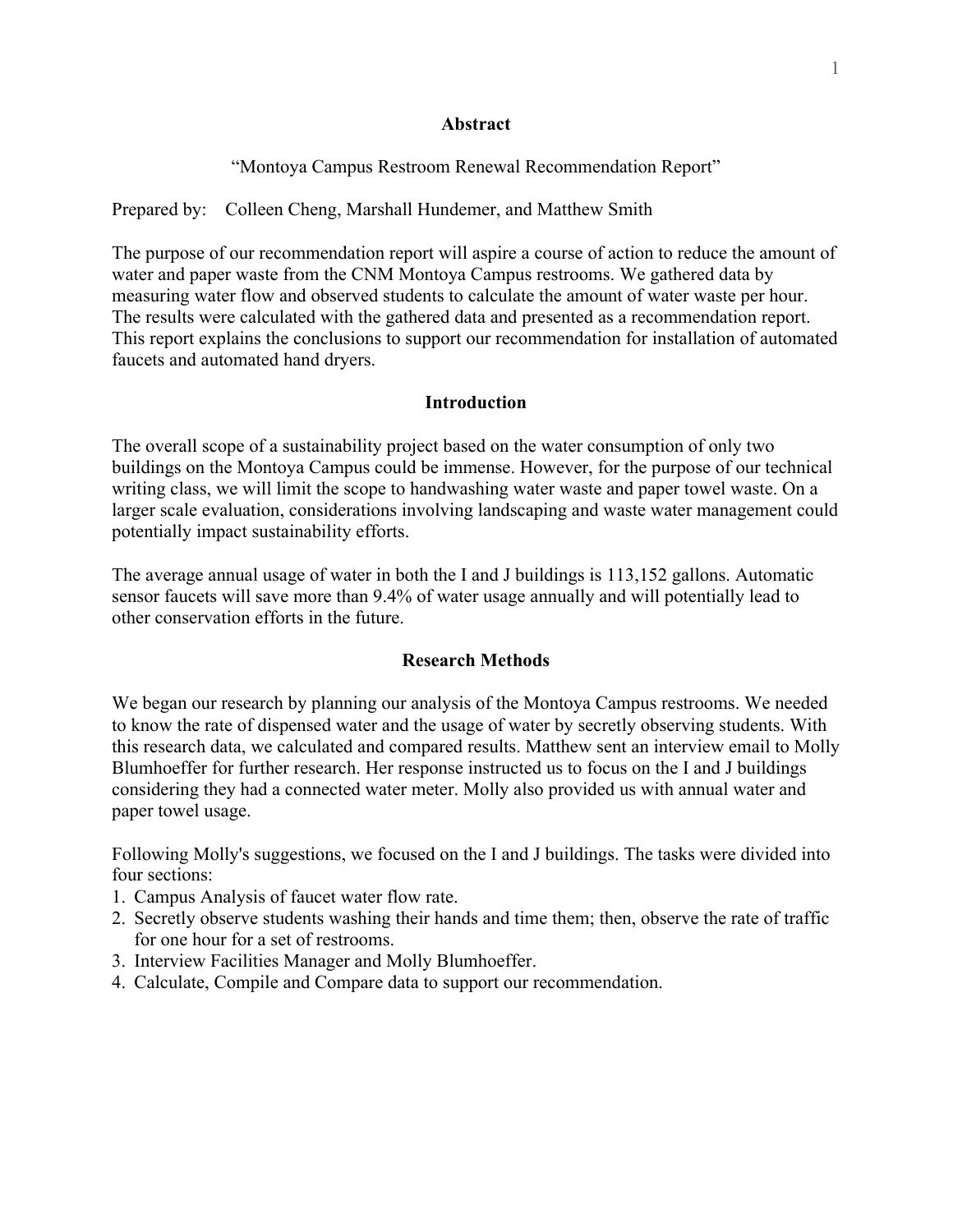#### **Task 1: Montoya Campus Analysis**

Colleen and Marshall visited each building on the Montoya Campus to gather data on the number of sinks and hand dryers. Using this data, we calculate the cost for upgrading the faucets and dryers.

Marshall gathered data on how much water is dispensed per second from the faucets. He used a timer and a measuring cup. He turned the faucet on for ten seconds and then turned it off. The volume of water in the cup was used to calculate how much water was dispensed per second by using total ounces divided by ten.

The final piece of data needed is the hourly rate of restroom traffic. Marshall tallied the number of students, both male and female, entering and exiting the restroom facility. This data allowed us to calculate the water waste at an hourly rate.

#### **Task 2: Random Field Test with Student Observation measurements**

Colleen and Marshall randomly entered bathrooms with students using the sinks to secretly time them. We observed twenty male and twenty female students. We realized that secretly observing people wash their hands would avoid skewed data. Asking a student for permission to observe them while they washed their hands, they may become conscientious towards water usage and waste. Students may use more water if they believe we are observing them for correct handwashing. Students may use less water if we announce the observations are for water conservation. Therefore, the best method we chose is random, anonymous, secret observation. Colleen and Marshall initiated their observations once students turned on the water. Then we noted the number of seconds their hands were not touching the water for the duration of sink usage. The most important part of this observation is the number of seconds their hands do not touch the water. This key data is the water waste duration since automated faucets eliminate this aspect.

## **Task 3: Interviews**

Matthew emailed Andrew Litts, the Maintenance and Operations Supervisor at the Montoya Campus, and Molly Blumhoeffer, the Campus as a Living Lab and Sustainability Project Manager. The Email interview consisted of the following questions:

- o How much water is used monthly in the restrooms?
- o How much paper towel is used monthly?
- o When does daily maintenance occur in the restrooms?
- o What measures have been taken to reduce the amount of potable water waste?

The answers to these questions gave us the information needed to compare with Colleen and Marshall's field research.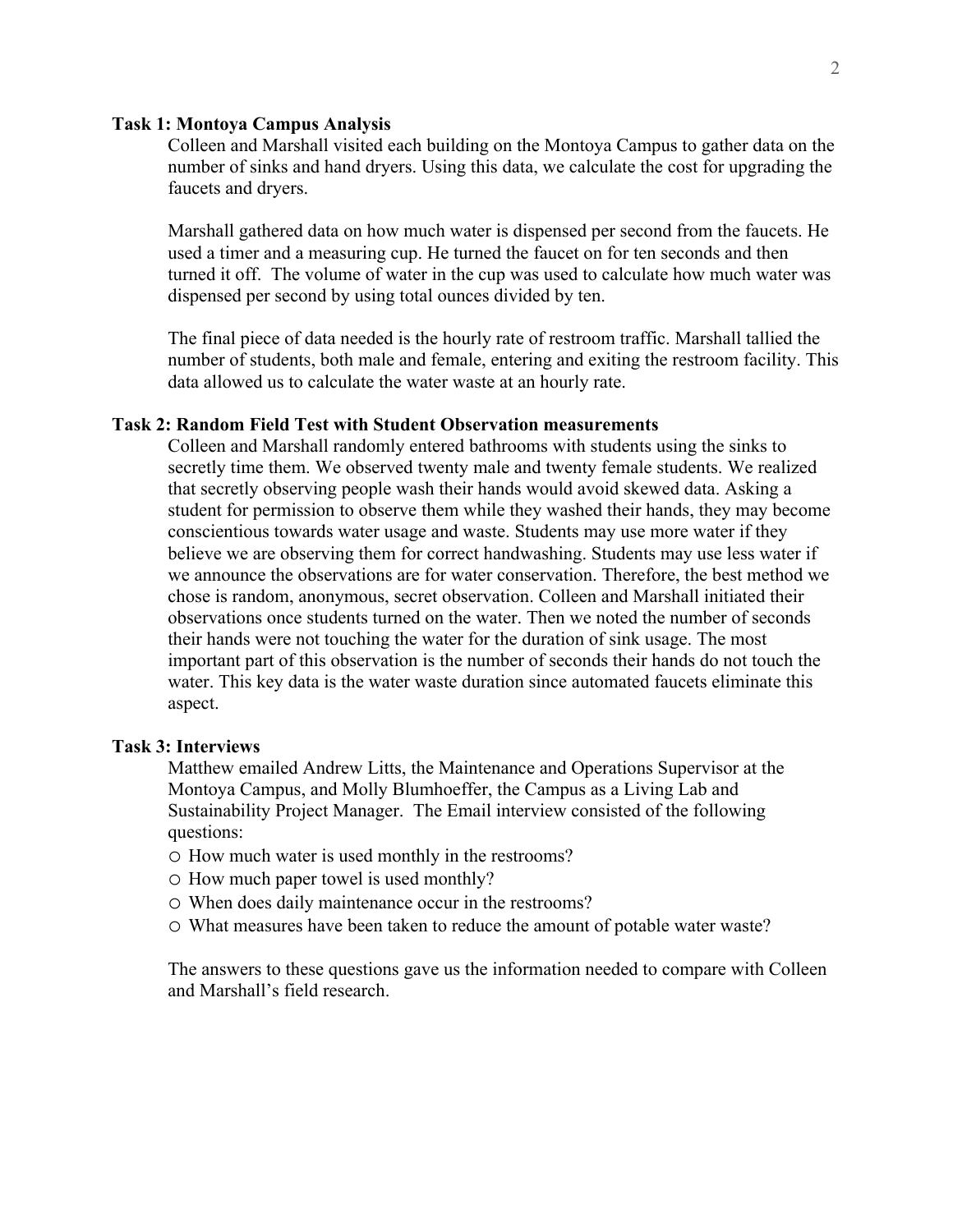## **Task 4: Calculate, Compile and Compare Data**

The data collected from these tasks were calculated, compiled and compared. From a total of forty students, we multiplied the water per second with the number of seconds their hands did not touch the water, and then we multiplied that number by the appropriate ratio of hourly students using the facilities. The result gave us the amount of water waste one restroom facility experienced in one hour.

# **Results**

In this section, we present the results of our research. For each of the tasks we performed, we present the most important data acquired.

#### **Task 1: Montoya Campus Analysis**

Colleen and Marshall visited all public restrooms on Montoya Campus and tallied up the number of sinks and paper towel dispensers. The results conclude 94 sinks and 40 paper towel dispensers.

Marshall performed a controlled water test with the faucets from the sinks. Every sink at the Montoya Campus are using the same faucets, making it necessary to perform the test in one restroom on three faucets. Marshall tested the faucets in a lower restroom facility in I building. The faucet was turned on for the duration of ten seconds while water filled the measuring cup. The result measured ten ounces per second, simplifying our calculations.

### **Task 2: Random Field Test with Volunteer Student/Staff Observation measurements**

Forty female and male students were secretly observed. Female students had 350 seconds of water usage with approximately 180 seconds of their hands not touching the water. Male students had 485 seconds of water usage with approximately 162 seconds of their hands not touching the water. From our observations, we noticed students would use water to wet their hands and wash off soap. At other times, the water was unused, resulting in waste water.

#### **Task 3: Calculate, Compile and Compare Data**

To calculate the amount of water waste per hour, we used the formula discussed earlier in this report. A visual of water waste calculations in the following table:

| Category          | <b>Ounces of Water Waste using formula</b> |
|-------------------|--------------------------------------------|
| <b>20 Females</b> | 180 ounces                                 |
| <b>20 Males</b>   | 162 ounces                                 |
| Total:            | 342 ounces                                 |

This table concludes that automated faucets will save 342 ounces because it was calculated as their hands were not using the water.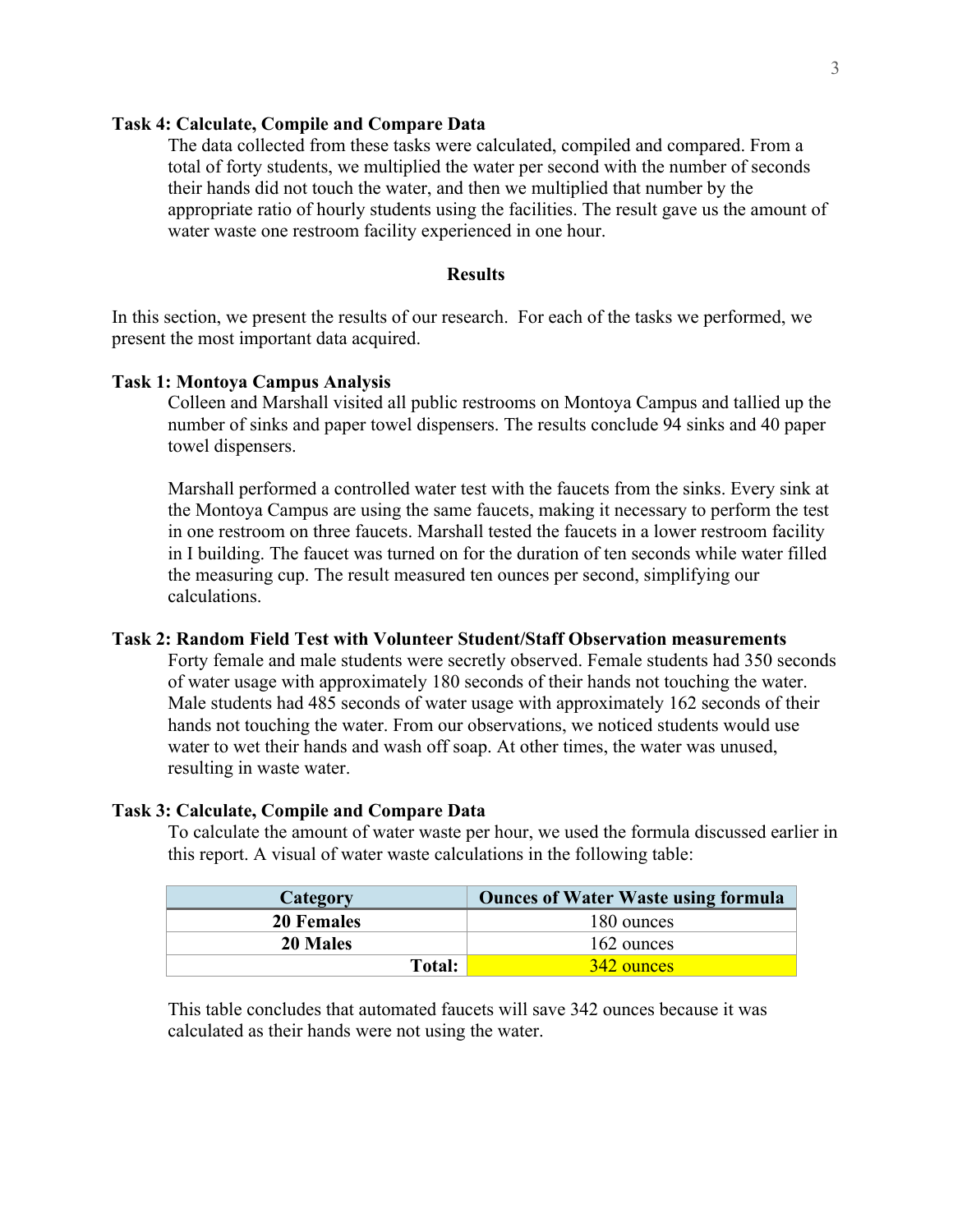We also calculated daily, weekly, monthly, and yearly water waste in the I building for one set of bathrooms. Before showing these results, we provided the formulas used to calculate. The table will display the amount of water waste and conversion to gallons. Below will describe what we classify as a day, week, month and year.

- o **Daily Water Waste** equals hourly waste multiplied by 6 hours (9am 3pm primetime class hours).
- o **Weekly Water Waste** equals daily water waste multiplied by 4 (Monday Thursday).
- o **Monthly Water Waste** equals weekly water waste multiplied by 4 weeks.
- o **Annual Water Waste** equals daily water waste multiplied by 166 (365 days) (Non-Instructional days  $+$  Friday thru Sunday  $+$  Campus Closures).

| <b>Periodicity</b> | <b>Factors</b> |        |   |   | <b>Water Waste</b>       | <b>Conversion to</b><br><b>Gallons</b> |       |
|--------------------|----------------|--------|---|---|--------------------------|----------------------------------------|-------|
| Daily              | 342            | $\ast$ | 6 |   |                          | $= 2,052$ ounces                       | 16    |
| <b>Weekly</b>      | 342            | $\ast$ | 6 | * | $\boldsymbol{\varDelta}$ | $= 8,208$ ounces                       | 64    |
| <b>Monthly</b>     | 342            | $\ast$ | 6 | * | 4*4                      | $=$ 32,832 ounces                      | 256.5 |
| <b>Annually</b>    | 342            | $\ast$ | 6 | * | 166                      | $= 340,632$ ounces                     | 2,662 |

# **Task 4: Interview with Facilities Manager**

We received a response to our questions via email from Molly Blumhoeffer. The I building and the J building share a water meter. The annual water usage from both buildings average 113,152 gallons. This figure includes all water use for the buildings not limited to the restrooms, landscaping, and laboratories, and may vary for different parts of the year.

We were also able to obtain the amount of paper towels used at all CNM Campuses. All campuses combined use 948 rolls every month. This figure also contains the paper towels used in the laboratories as well. CNM has about thirty buildings on all campuses. This could average to eight rolls per restroom per month. That would be 768 rolls of paper towels annually for the I and J buildings alone.

Molly pointed out that daily maintenance occurs intermittently throughout the day and cleaning occurs at night when the buildings are vacant.

Flushometers have been installed in some buildings. Flushometers vary the amount of water used to flush the toilets based on whether solid or liquid waste needs to be flushed. The liquid waste setting uses 1.3 gallons per flush and the solid waste setting uses 1.6 gallons per flush. An average toilet uses 3.2 gallons per flush. The Flushometer can save a fair amount of water.

## **Conclusion**

In this section, we present our conclusions based on the research and observations based on the four tasks we performed.